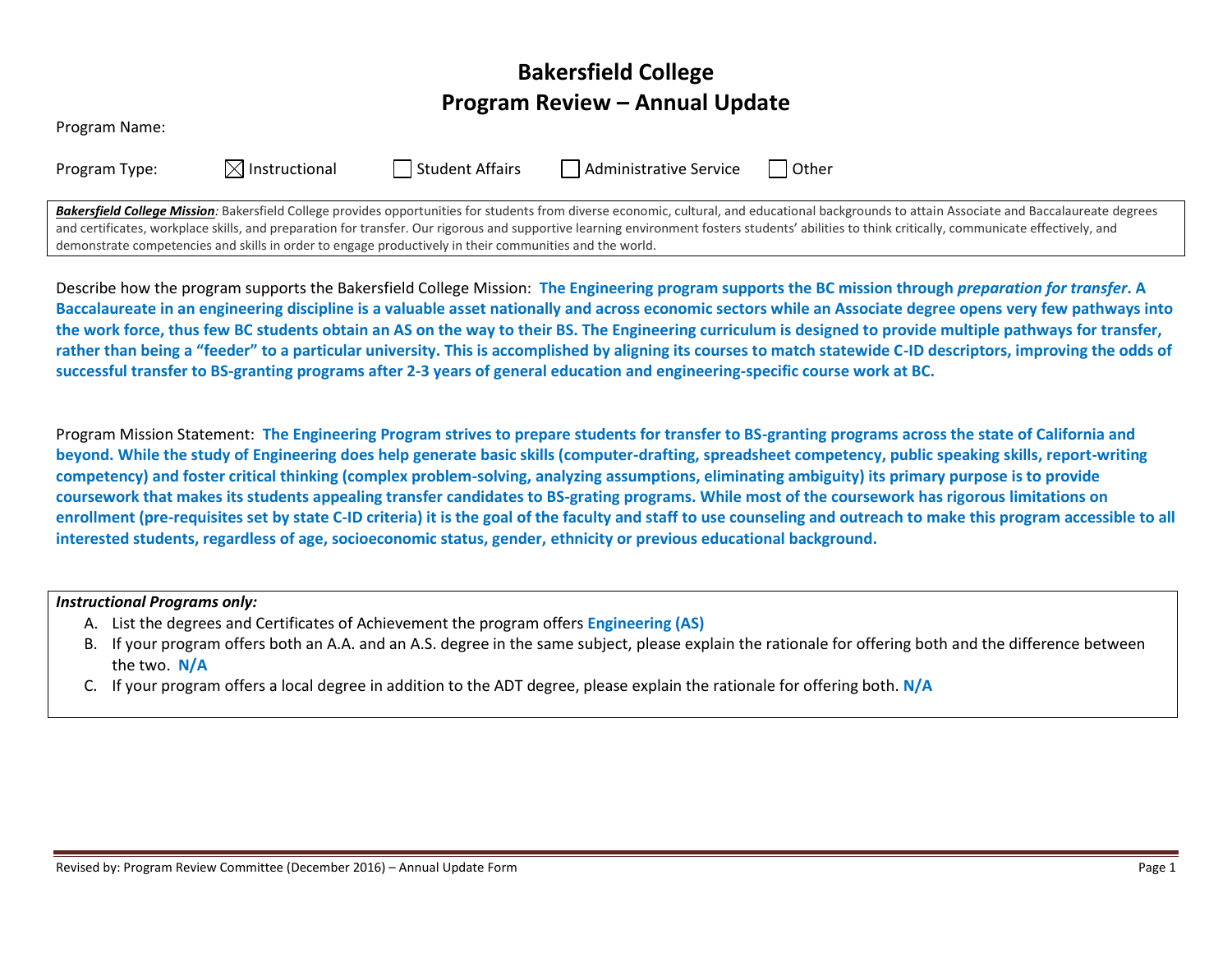## **Progress on Program Goals:**

A. List the program's current goals. For each goal (minimum of 2 goals), discuss progress and changes. If the program is addressing more than two (2) goals, please duplicate this section. Please provide an action plan for each goal that gives the steps to completing the goal and the timeline.

| <b>Program Goal</b>                                                                                                                                                                                                  | Which institutional goals from the<br><b>Bakersfield College Strategic Plan will</b><br>be advanced upon completion of this<br>goal? (select all that apply) | Progress on goal achievement<br>(choose one)                                             | <b>Status Update - Action Plan</b>                                                                                                                                                                                                                                                                                                                                                                                                                                                                                                            |
|----------------------------------------------------------------------------------------------------------------------------------------------------------------------------------------------------------------------|--------------------------------------------------------------------------------------------------------------------------------------------------------------|------------------------------------------------------------------------------------------|-----------------------------------------------------------------------------------------------------------------------------------------------------------------------------------------------------------------------------------------------------------------------------------------------------------------------------------------------------------------------------------------------------------------------------------------------------------------------------------------------------------------------------------------------|
| 1. Continue to address<br>the<br>gaps in core indicators,<br>particularly the gap in<br>female enrollment.                                                                                                           | 1: Student Learning<br>2: Student Progression and Completion<br>3: Facilities<br>4: Oversight and Accountability<br>$\boxtimes$ 5: Leadership and Engagement | Completed:<br>(Date)<br>Revised:<br>(Date)<br>$\boxtimes$ Ongoing:<br>9/8/2017<br>(Date) | Currently, most of the outreach for the<br>Engineering program takes place in student<br>organization activities (such as the "Design<br><b>Challenge" by the Engineers Club or "Noche</b><br>De Ciencias" by the HOPES Club). Other<br>outreach programs like SPE "Engineering Day"<br>bring local high school students to campus to<br>increase awareness of the Engineering<br>Program to potential incoming freshman.<br><b>Participation in other events (Philipine</b><br><b>Weekend, MESA/STEM Conference) occurs as</b><br>available. |
| 2. Improve clearly<br>communicated<br>pathways for<br>engineering students<br>by strengthening<br>communication with<br><b>Project Lead the Way</b><br>(PLTW) programs at<br>the high schools and<br>middle schools. | 1: Student Learning<br>2: Student Progression and Completion<br>3: Facilities<br>4: Oversight and Accountability<br>$\boxtimes$ 5: Leadership and Engagement | Completed:<br>(Date)<br>Revised:<br>(Date)<br>$\boxtimes$ Ongoing:<br>9/8/2017<br>(Date) | <b>Faculty participation in PLTW events like the</b><br><b>Design Competition at Highland High School</b><br>will continue in the future. Visits to Delano<br><b>High Schools should also improve</b><br>communication and articulation.                                                                                                                                                                                                                                                                                                      |
| 3. Develop a summer<br>research program for<br>engineering majors in<br>collaboration with<br><b>CSUB.</b>                                                                                                           | 1: Student Learning<br>$\boxtimes$ 2: Student Progression and Completion<br>3: Facilities<br>4: Oversight and Accountability<br>5: Leadership and Engagement | Completed: 8/17/2017 (Date)<br>⊠<br>Revised:<br>(Date)<br>(Date)<br>Ongoing:             | Two summer workshops related to<br>hardware/software integration and chemical<br>engineering were planned and successfully<br>executed with collaboration between BC and<br><b>CSUB faculty and integration of BC and CSUB</b><br>students.                                                                                                                                                                                                                                                                                                   |

## B. List new or revised goals (if applicable)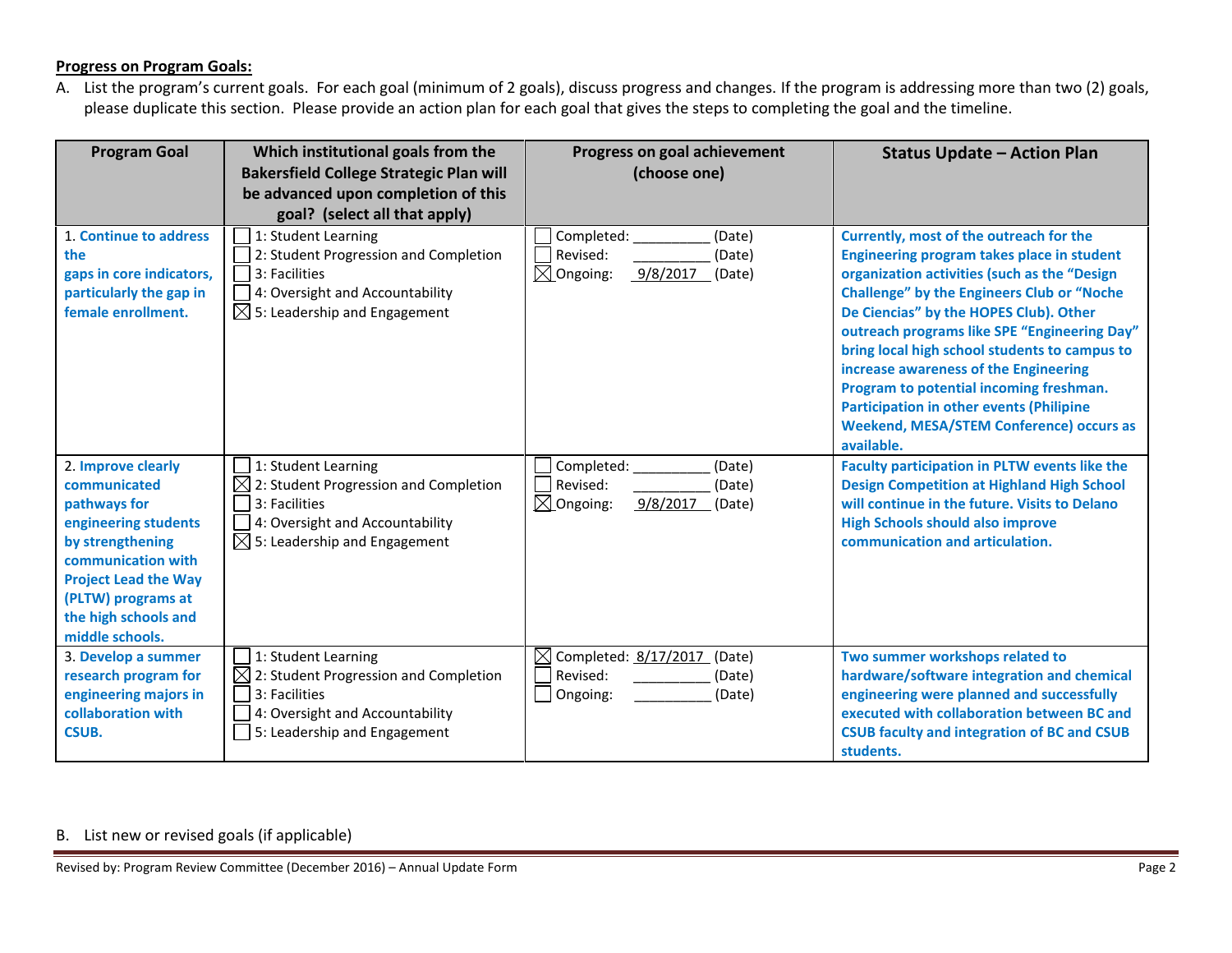| <b>New/Replacement Program Goal</b> | Which institutional goals will be advanced upon  | <b>Status Update - Action Plan</b> |
|-------------------------------------|--------------------------------------------------|------------------------------------|
|                                     | completion of this goal? (select all that apply) |                                    |
| 1. N/A                              | 1: Student Learning                              |                                    |
| (ongoing goals have priority)       | 2: Student Progression and Completion            |                                    |
|                                     | 3: Facilities                                    |                                    |
|                                     | 4: Oversight and Accountability                  |                                    |
|                                     | 5: Leadership and Engagement                     |                                    |

### **Best Practices:**

Programs often do something particularly well; usually they have learned through assessment – sometimes trial and error – what solves a problem or makes their programs work so well. These are often called Best Practices and can help others. Please share the practices your program has found to be effective.

- 1. Support programs like MESA help students by providing free tutoring, books, and computer/printing access, guest speakers on professional development, etc.
- 2. STEM Assistants and Supplemental Instruction tutors have been valuable in retention and student success
- 3. Engineering Student Organization (such as HOPES, Engineers Club, WISE) provide leadership opportunities, professional development, financial assistance and access to national professional networks

## **Program Analysis**:

Take a look at your trend data (all programs should have some form of data that is used to look at changes over time).

- 1. Please report on any unexpected changes or challenges that your program encountered this cycle: **The ENGR program continues to grow rapidly (a 12% increase in enrollment from AY15-16 and 60% increase since AY 12-13). Availability of work space (SE-45) requires more attention in scheduling than previous years and could be an issue if enrollment continues at this rate.**
- 2. How does your trend data impact your decision making process for your program? **The growth of the program has led to increased attention to potential scheduling conflicts with PHYS, CHEM and MATH and led to the purchase of additional equipment to improve lab experience.**
- 3. Were there any changes to student success and retention for face-to-face, as well as online/distance courses? **After a three-year period of incremental improvements in both student success and retention, AY 15-16 and AY 16-17 both showed small decreases. Following the large influx of students, this is not surprising, but extra attention will be paid to student support to address this trend.**
- 4. Were there any changes to student demographics (age, gender, or ethnicity) for the past cycle? **No major changes in demographics occurred in this past cycle. Most categories match college-wide data. Exceptions like female enrollment will require long-term attention.**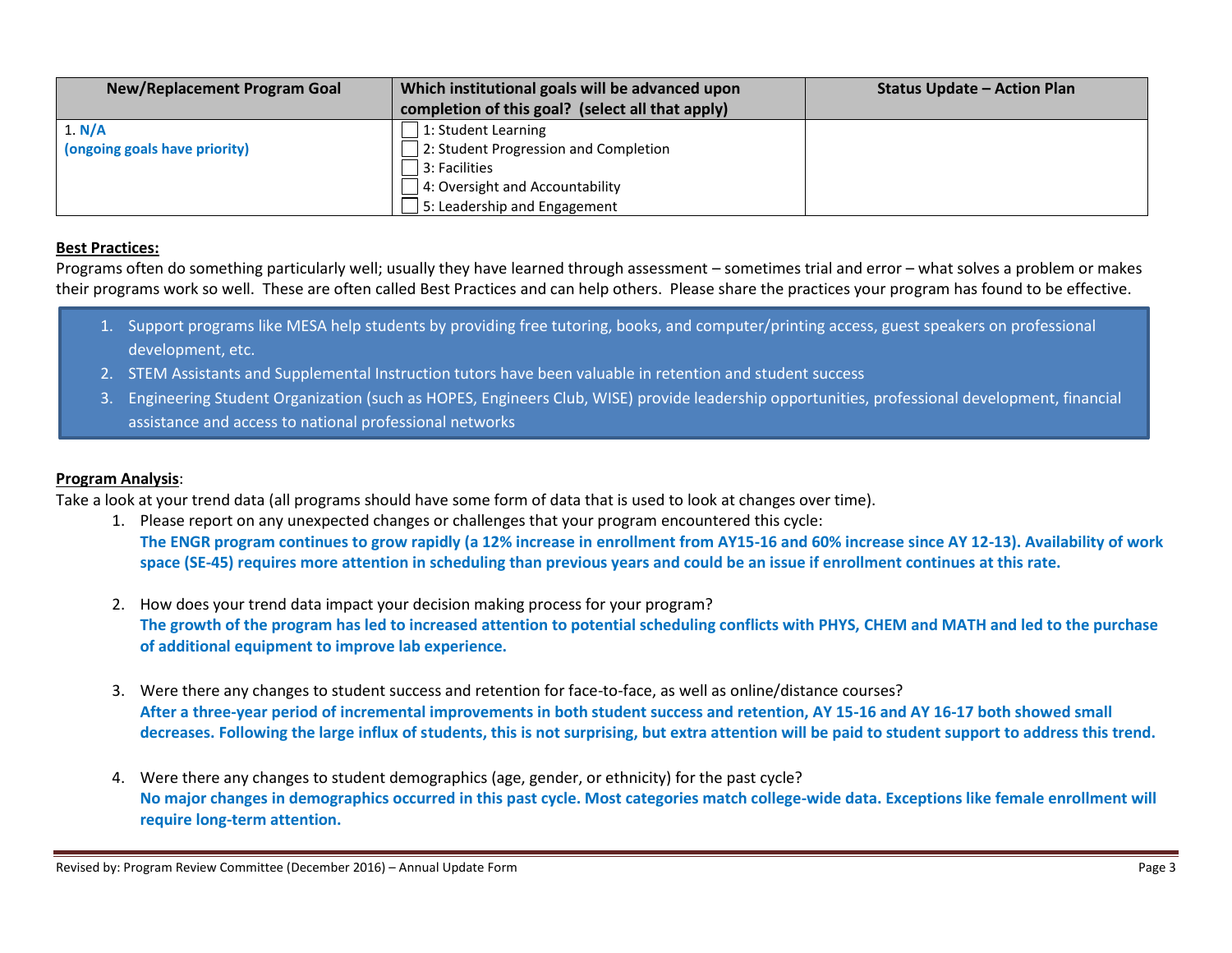## **Resource Request and Analysis:**

| <b>Resource Request</b>                                                                                                                                                                                                                                                   |                                                                                                               | If Fulfilled, Discuss How Previous Year's Requests Impact Program Effectiveness?                                                                                                                                                                                                                                                                                                                                                                                                          |
|---------------------------------------------------------------------------------------------------------------------------------------------------------------------------------------------------------------------------------------------------------------------------|---------------------------------------------------------------------------------------------------------------|-------------------------------------------------------------------------------------------------------------------------------------------------------------------------------------------------------------------------------------------------------------------------------------------------------------------------------------------------------------------------------------------------------------------------------------------------------------------------------------------|
| <b>Positions:</b><br>Discuss the impact new<br>and/or replacement<br>faculty and/or staff had<br>on your program's<br>effectiveness.                                                                                                                                      | 1: Classified Staff<br>$\boxtimes$ 2: Faculty                                                                 | One new, full-time ENGR faculty was added in each of the last two years. This has resulted<br>in increased section offerings. This will result in new course offerings, both at the<br>Panorama campus and in Delano within the next year. We will be losing one of these<br>instructors effective September 30 of this year.                                                                                                                                                             |
| Professional                                                                                                                                                                                                                                                              | 1: Provided Professional Development                                                                          | N/A                                                                                                                                                                                                                                                                                                                                                                                                                                                                                       |
| Development:<br>Describe briefly, the<br>effectiveness of the<br>professional development<br>your program has been<br>engaged in (either<br>providing or attending)<br>during the last cycle                                                                              | 2: Attended Professional Development                                                                          |                                                                                                                                                                                                                                                                                                                                                                                                                                                                                           |
| <b>Facilities:</b><br>If your program received a<br>building remodel or<br>renovation, additional<br>furniture or beyond<br>routine maintenance,<br>please explain how this<br>request or requests<br>impacts your program and<br>helps contribute to<br>student success. | $\boxtimes$ 1: Space Allocation<br>2: Renovation<br>3: Furniture<br>4: Other<br>5: Beyond Routine Maintenance | ENGR course offerings are reaching a limit because of available lab space. Courses like<br>ENGR B45 and ENGR B47 require access to tools and equipment that are not available in<br>other classrooms. Labs are already offered every day of the week, spanning times from<br>7:45 am to 8:40 pm. Adding future lab sections would be very difficult without expanded<br>facilities.                                                                                                       |
| <b>Technology:</b><br>If your program received<br>technology (audio/visual-<br>projectors, TV's,<br>document cameras) and<br>computers, how does the<br>technology impact your<br>program and help<br>contribute to student                                               | $\boxtimes$ 1: Replacement Technology<br>$\boxtimes$ 2: New Technology<br>3: Software<br>4: Other             | <b>New Technology:</b><br>(1) SolidWorks licenses for DST-126 for ENGR B24 in Spring '18: New course requires<br>specific software to meet SLOs.<br><b>Replacement Technology:</b><br>(1) Monitors in SE-45: large/wide classroom makes viewing difficult on 52" displays.<br>Overhead projector installation not possible because of room configuration. Larger<br>displays would resolve issue<br>(2) Laptops for SE-45 or new computer lab: several ENGR courses (B47, B19C, B20, B24) |

Revised by: Program Review Committee (December 2016) – Annual Update Form **Page 4**